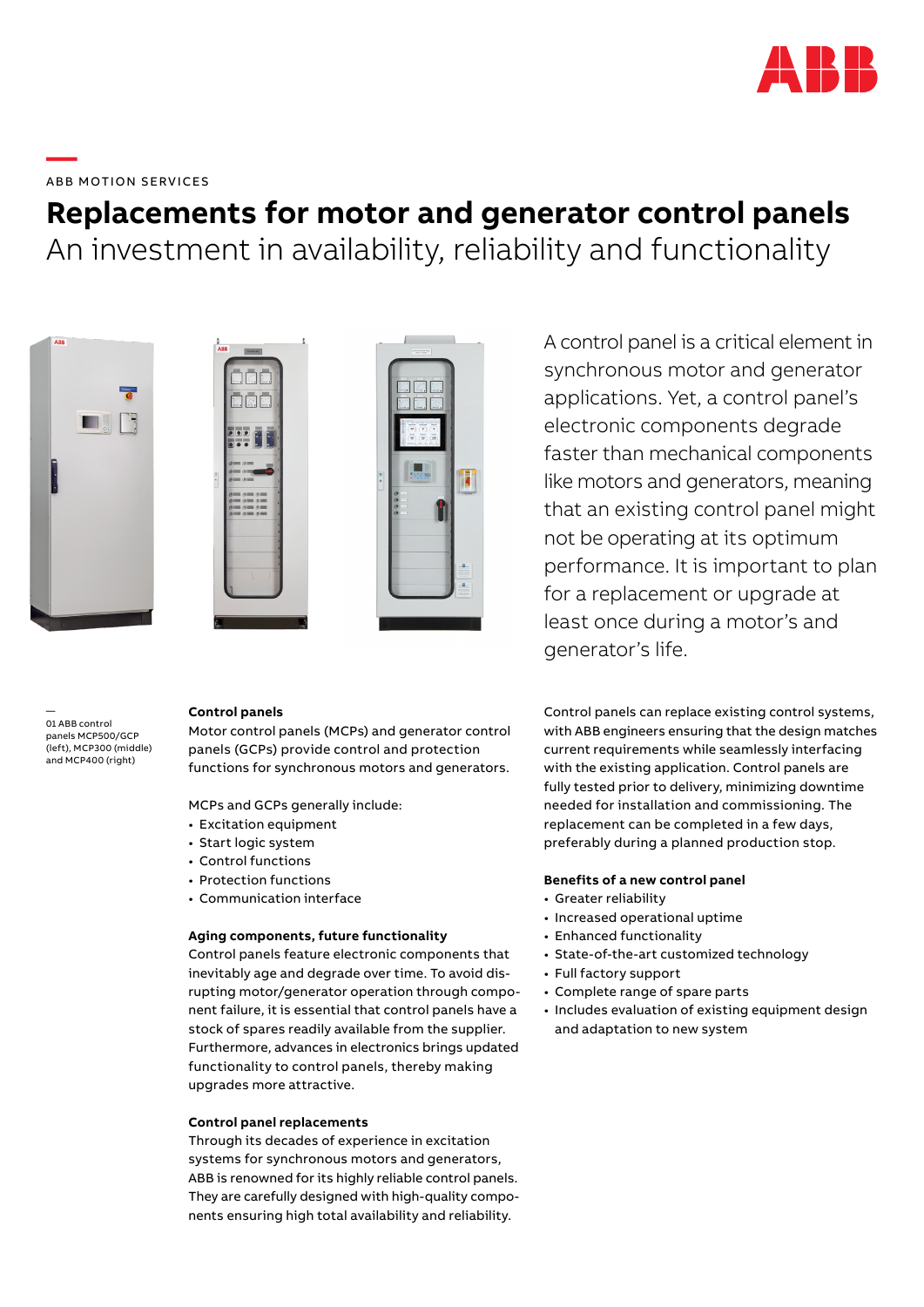|          | Active                                                                                                                    | Classic                                                                                                                                      | Limited                                                                                                      | Obsolete                                                                                                     |
|----------|---------------------------------------------------------------------------------------------------------------------------|----------------------------------------------------------------------------------------------------------------------------------------------|--------------------------------------------------------------------------------------------------------------|--------------------------------------------------------------------------------------------------------------|
|          | Full range of life-cycle services and support                                                                             |                                                                                                                                              | Limited range of life-cycle<br>services and support                                                          | Replacement and<br>end-of-life services                                                                      |
| Product  | Product is in the active<br>sales and manufacturing<br>phase.<br>It is recommended to<br>have critical spares on<br>site. | Serial production has<br>ceased. Product may be<br>available for plant<br>extensions, as a spare<br>part or for installed<br>base renewal.   | Product is no longer<br>available.<br>It is recommended to<br>replace it with a new<br>Active phase product. | Product is no longer<br>available.<br>It is recommended to<br>replace it with a new<br>Active phase product. |
| Services | Full range of life-cycle<br>services is available.                                                                        | Full range of life-cycle<br>services is available.<br>Product enhancements<br>may be available<br>through upgrade and<br>retrofit solutions. | Limited range of life-<br>cycle services is<br>available.<br>Spare parts availability<br>is limited.         | Support is not<br>quaranteed.                                                                                |

#### — 01 ABB life-cycle management model

#### **Product life-cycle management model**

ABB's four-phase product life-cycle management model provides a valuable tool for customers seeking to optimize their asset management. The life-cycle phases detail the level of service and support available for the product.

#### **Control panel life cycle**

Advances in electronic components means that control panel functionality evolves at a faster rate than those of traditional mechanical devices like motors and generators. Thus, the active life-cycle phase of a control panel is considerably shorter than that of a motor or generator.

When a component's active lifetime passes, the availability of spare parts and technical support quickly declines, eventually becoming unobtainable.

Therefore, to ensure continued safety, performance and reliability, ABB offers to upgrade or replace existing control equipment as it approaches the end of its life.

#### **Control panels**

ABB offers three control panel series: the MCP300 and MCP400 series for HS/AMZ synchronous motors and the MCP500/GCP series for GBA/AMS synchronous motors and generators. These products can also be offered for third party machines.

They comprise the latest motor/generator control technology which delivers precise control, protection and clear user supervision. Continuous design upgrades ensure that the control panels remain competitive and up to date.

#### **The perfect fit for every installation**

In addition to the standard functions and features, a wide range of options are available to meet customer requirements and provide the optimal solution for each installation.

The MCP400, MCP500/GCP and MCP300 series are supplied in standard dimensions. Customized dimensions can also be offered to match installation requirements.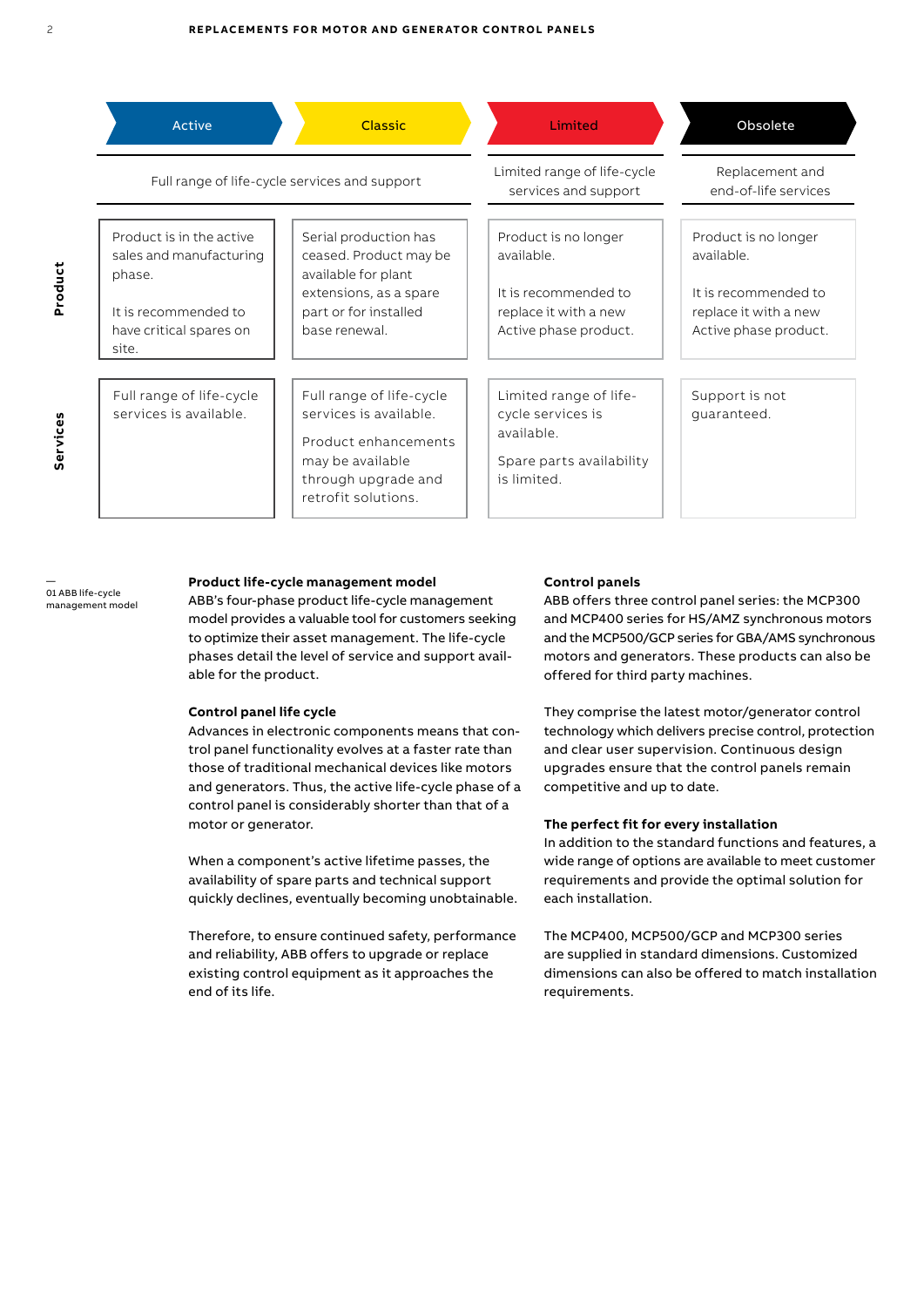#### **MCP400 series**

ABB offers two standard versions of the MCP400 series.

#### **MCP410**

A classic single-channel MCP that meets the basic needs of motor control applications that can be fitted with a DC/AC exciter.

#### **MCP430**

A dual channel MCP with two automatic voltage regulators (AVRs) to optimize availability. This dual-AVR arrangement means that a single AVR related fault is immediately cleared and costly downtime is avoided.

Both versions feature the latest motor control technology for precise control and protection, a touch screen control panel for easy access to operating data and remote connection to ABB experts for fast support and troubleshooting.

#### **MCP500/GCP series**

The MCP500/GCP series can be used for motors and generators. The series is PLC based to allow high flexibility and simplify the integration of the control panel into the plant control system.

Three standard versions are available for the MCP500/GCP series.

#### **MCP510/GCP Basic**

Meets the basic needs of motor and generator start logic and control functionality.

### **MCP530/GCP Standard**

Suited to a wide range of applications and customer needs. It includes numerous functions and features as standard, with a wide range of additional options for protection and excitation control functions available. Modern control equipment allows integration with other control systems.

#### **MCP570/GCP Advanced**

Features the functionality of MCP530/GCP Standard. In addition, it includes a redundant PLC system, for highest possible availability. The redundant PLC system is in hot stand-by to take over the control immediately if a fault is detected in the main channel or if manually selected. This ensures a seamless operation of the synchronous motor/generator.



#### **MCP400 series GCP Advanced**